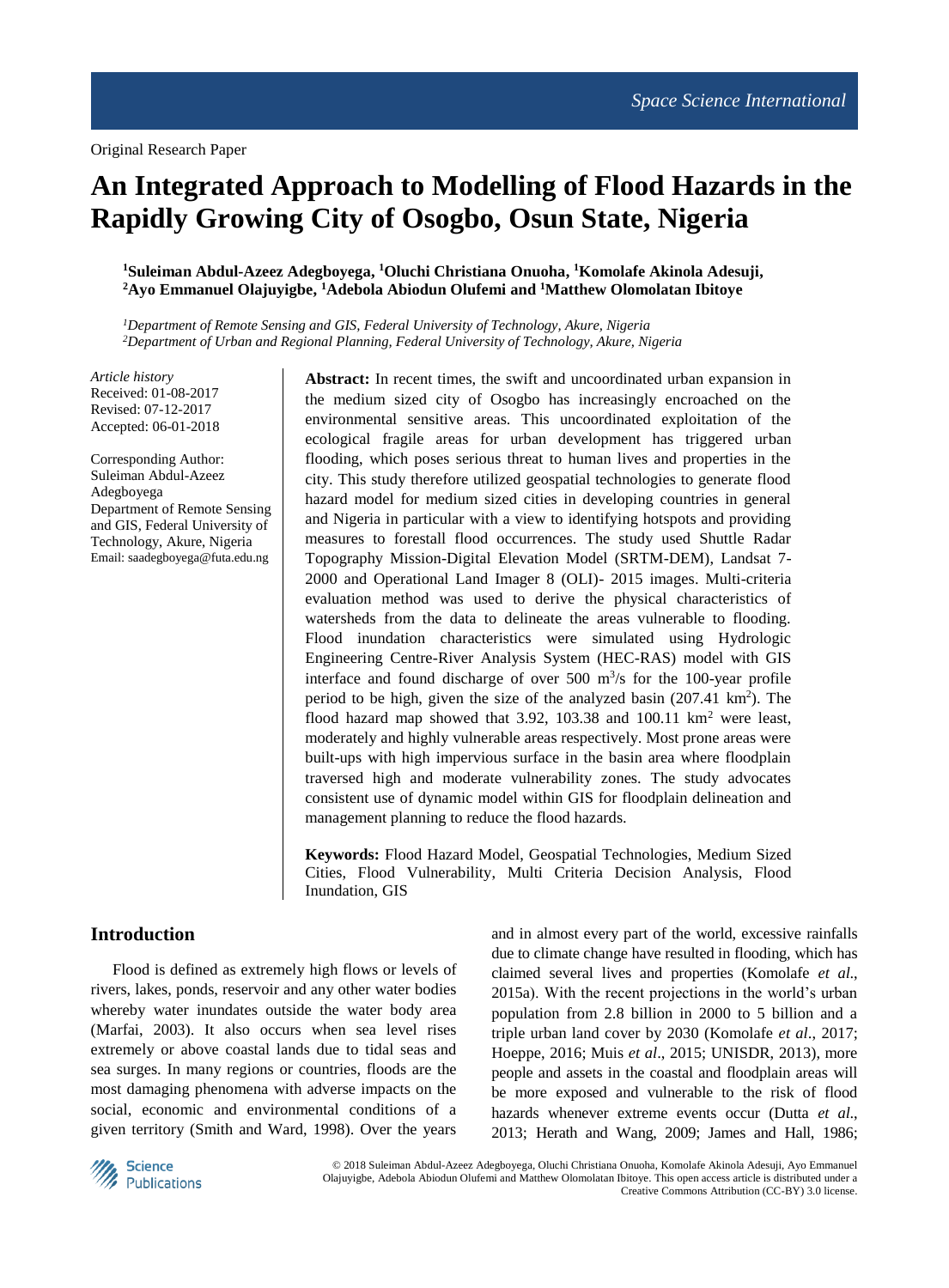Muis *et al*., 2015). United Nations reported a 35% increase in flood economic risks, driven by the increasing people's exposure and economic assets in the last decades (UNISDR, 2013). In Nigeria, according to EM-DAT database, floods account for highest disaster losses (Komolafe *et al*., 2015a) and with the potential increase in the rainfall intensity due to climate change it is expected that many river basins in the country will experience flooding. Hence, the need for more evaluation and analysis of floodplains in the country in order to delineate vulnerable areas for flood risk reduction plans (Komolafe *et al*., 2017).

Osogbo and its environs are areas traversed by several streams and river Osun, one of the most prominent river basins in Nigeria. The river cuts across the State capital as one of its tributaries as well as main source of drainages in the State. Recent predictions by the (NHSA, 2016) have suggested heavy rainfalls in all the prominent river basins in Nigeria, which might result in flooding. These impending floods are expected to affect some states in the country, including the study area. Therefore, information on the potential river flood characteristics such as spatial distribution, magnitude, extent, flood depth, velocity at different occurring instances and the vulnerability of the exposures are needed in decision making against disaster preparedness. The use of computing flood hydraulic property is needed for floodplain evaluation and natural phenomenon simulation. Several studies pertaining to the flood hazard problem have been done using remote sensing and GIS (Adegoke and Sojobi, 2015; Komolafe *et al*., 2015a). Nevertheless, researches on the integration of GIS and hydrologic modelling have not been comprehensively done in the area. Hydrologic/hydraulic modelling of flood enables integration of basic hydrological and physical components such as rainfall, infiltration, channel flows, evaporation, nature of soil, roughness, hydraulics etc., which determines the propagation of flood waves (Chen *et al*., 2009; Chia *et al*., 2015; Chormanski *et al*., 2011; Dewan, 2013; Herath *et al*., 1992; Hoeppe, 2016; Jonkman *et al*., 2008; Podhorányi *et al*., 2013; Salimi *et al*., 2008; Townsend and Walsh, 1998).

Applying GIS techniques, flood visualization can be easily generated, which could be useful for flood mitigation and planning of the basin area (Horritt and Bates, 2002; Komolafe *et al*., 2015a; 2015b; 2017; Mohammadi *et al*., 2014). Hydrology Engineering Centre River Analysis System and its ARCGIS plug in models are very useful and have the capability for generating flood delineation and estimating hydraulic parameters. The study therefore attempted to produce a flood hazard model of Osogbo town with a view to identifying hotspots and providing measures to forestall flood occurrences. To this end, the study assessed land use land cover changes in the study area, examined the socio-economic and environmental impacts of the hazards on the study area, generated flood risk and vulnerability maps as well as flood hazard models of the area using the factor criteria such as soil, elevation, rainfall and land use; slope and drainage density of the basin and finally modelled river hazards by producing a river model of the main drainage channel in the area in order to predict its tendency to flood in the future.

## *Study Area*

Osogbo is the capital city of Osun state. It is located within latitudes  $7^{\circ}42'06.00\text{N}$  and  $7^{\circ}51'33.00\text{N}$  and longitudes  $4^{\circ}27'52.00E$  and  $4^{\circ}38'30.00E$  (Fig. 1). It is easily accessible from any part of the state due to its central nature. The capital city shares boundary with Ikirun, Ilesha, Ede, Egbedore and Iragbiji. It is located in South-western part of Nigeria. With a population of about 250,951 in 1991, Osogbo has since witnessed tremendous population growth with population of 288,455 according to the 2006 population census with annual growth rate of 2.8%. Geologically, the study area lies largely within the Precambrian Basement Complex of South-western Nigeria and belongs to the Pan African mobile belt east of West African Craton. The major rock groups in the study area are migmatite complex (including banded and auguen gneisses as well as pegmatites) and meta-sediments (consisting of schist, quartzite and amphibolites in places). The dominant basement rocks in Osogbo area are schist and migmatite, associated with quartzite ridges forming the characteristic undulating terrain. Greater proportions of the soils are ferruginous tropical red soils (laterites) associated with Basement Complex terrains (Tijani and Omodera, 2009). The drainage pattern is moderately dense and dendritic, dominated by Osun River and its tributaries, which are largely controlled by the structural trends within the Basement Complex terrain. With an average elevation of about 336 m above mean sea level, the relief of the area is moderate with lowforested hills (Tijani and Omodera, 2009).

The climate is tropical with an average annual temperature of 26°C. About 1241 mm of precipitation falls annually. The driest month is January. In September, the precipitation reaches its peak, with an average of 2002 mm. With an average of 28°C, March is the warmest month. At 23°C on average, August is the coldest month of the year. The precipitation varies 193 mm between the driest Months. The variation in annual temperature is around 4.6°C.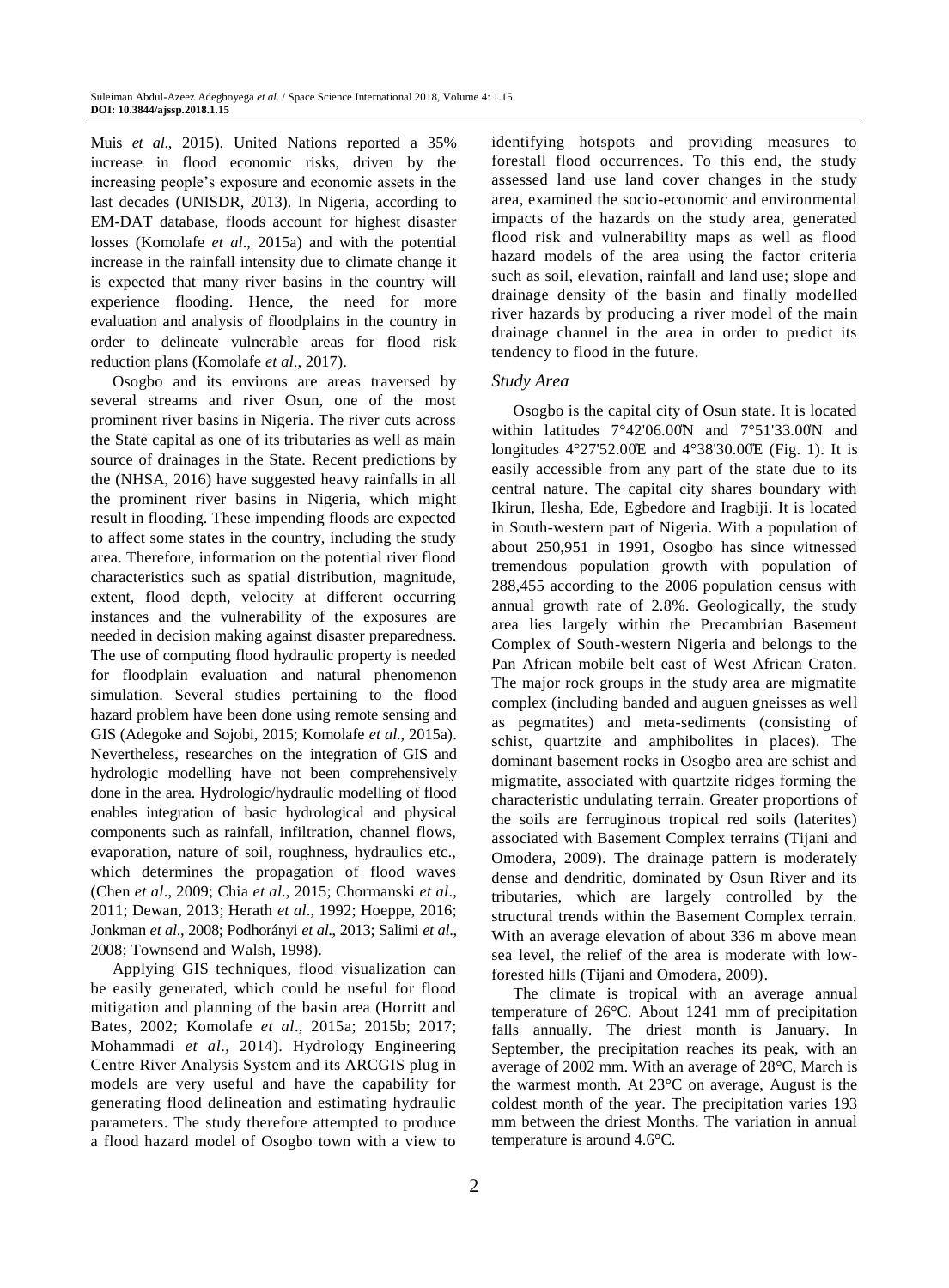

**Fig. 1:** Map showing study area in regional setting

# **Materials and Methods**

The methodology used in this research is divided into two different stages namely, flood inundation modelling and flood vulnerability assessment. Flood inundation modelling was achieved using integrated GIS-hydraulic model, HEC-GeoRAS 10.1, HEC-RAS 4.1 and HEC-HMS, software developed by the U.S Army Hydrologic Engineering Centre for river analysis and modelling. Some of the output of the stages (HEC-RAS geometry data) acts as input into other processing and analysis stage in order to form a workflow. The flood vulnerability assessment was done using multi-criteria decision analysis with various flood causative factors as inputs.

## *Flood Inundation Modelling*

## *Catchment's Characteristics Delineation*

Prior to the hydrological and flood inundation modelling and analysis, the river basin was delineated on the SRTM-DEM image using ArcGIS-spatial analyst and Arc-hydro tools. SRTM-DEM was acquired from the USGS and DIVA-GIS websites. SRTM data is best used

3

because of its accuracy. It has vertical and horizontal accuracy greater than 10 and 20 m respectively. The elevation ranges from 280 to 420 m. Low areas are mostly prone to flood hazards (Streefland, 2013). Slope of the area (in degrees), basin and contour of the area were also derived datasets from the original DEM and the flow direction raster. In addition, we collected field data using an already calibrated handheld Garmin 72 GPS using The Regional Centre for Training in Aerospace Surveys (RECTAS) COR station to validate the information on the topographic map as well as for geo-referencing purposes. The topographic map scale 1:50,000, 1966 was acquired from the Office of Surveyor-General of the Federation. The Digital Elevation Model was projected from a geographic coordinate system to projected coordinate system (WGS 1984 to WGS 1984 UTM Zone 31°). Using the elevation data as input to ArcHydro software, the river catchment boundary was delineated.

The catchment drainage density of the area was also derived from the drainage line. The line density of each river line was obtained by using the drainage density formula that utilized the size of the basin area (Streefland,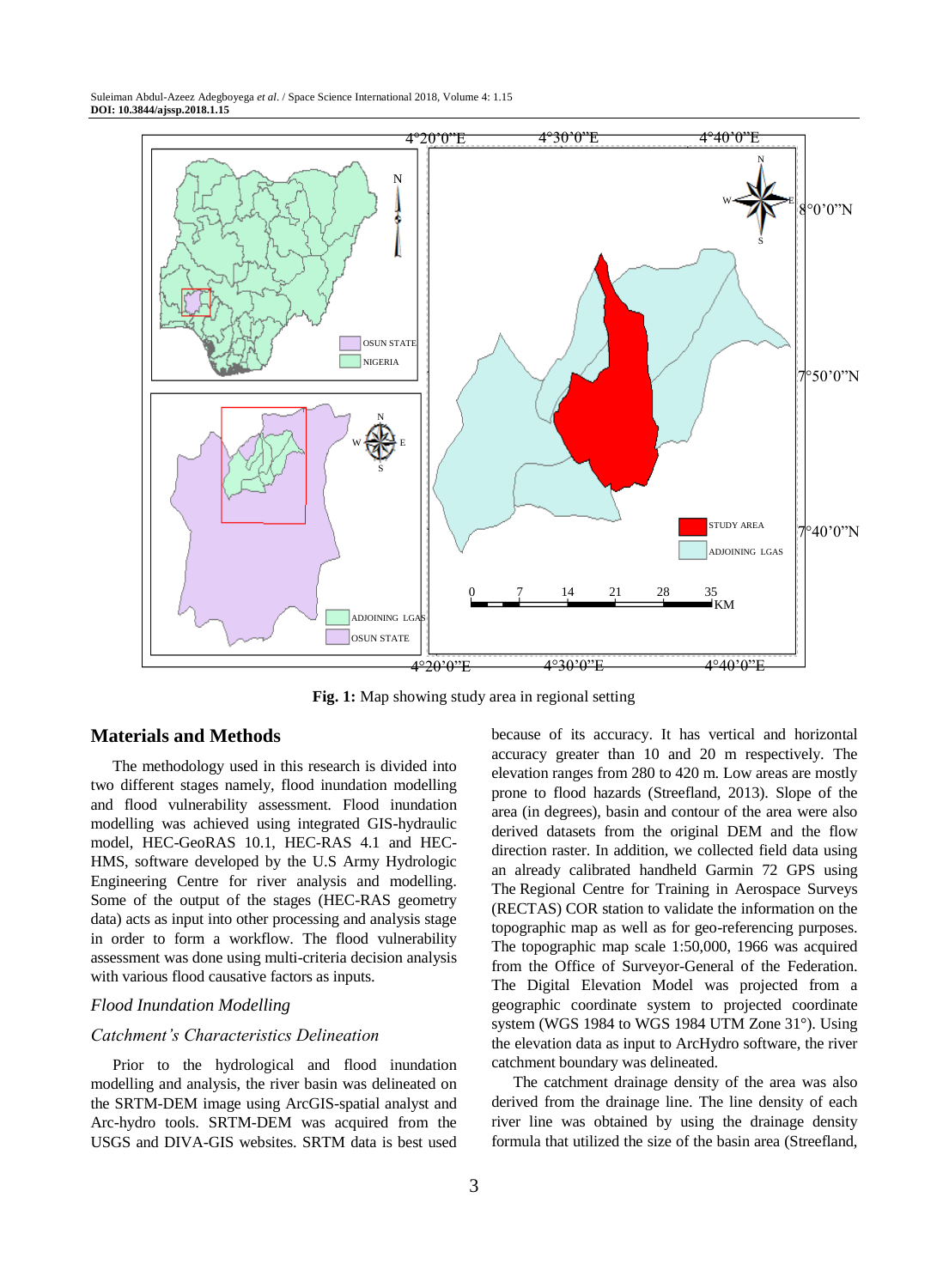2013). The drainage density, which is the sum of the stream length divided by a basin area, was easily computed for each reclassified basin. It is shown that since both entities are inversely related (Miller *et al*., 2002), large basin areas often have low drainage density while basins with small basin areas have high drainage density characteristic. Channel cross sections were also drawn on the DEM to show the river flow with respect to elevation. Triangular Irregular Network (TIN) was created by converting the DEM to TIN datasets. This is the main data that is needed for the modelling flood and river hazard. Geometric data, which consist of some characteristics of the river, is created from the DTM in form of TIN.

## *Geometric Data Generation for River Modelling*

Geometric data involves the river characteristic property which is mostly physical. Geometric data of the river such as centrelines, banks, cross section used for the modelling of the river and flood hazards were generated using the DEM of the study area and topographic data provided. The geometry file for HEC-RAS contained information on cross-sections, hydraulic structures, river banks, stream centrelines, flow path centreline and other physical attributes of river channels. The pre-requisite data needed for the operation is the Digital Terrain Model in TIN format of the study. It was produced by converting the digital elevation model to TIN using the Conversion tool. The geometric data is required for the river modelling, floodplain mapping and other related operations (HEC-RAS, 2009; Valentin, 2013). These data were generated using the HEC-GeoRAS toolbar in the Arcmap interface. The pre-processing, using HEC-GeoRAS, involved creating these attributes in GIS, followed by exporting them to the HEC-RAS geometry file.

In HEC-GeoRAS, each attribute was stored in a separate feature class called River Analysis System (RAS) Layer. HEC-GeoRAS was used to create a geo-database in which all geometry files created were stored. The geometry files were created by digitizing the DTM of the river created by conversion. The rivers were assigned real names so that tributary could be distinguished from main river course. They were digitized from upstream to downstream. The geometry digitized for the area of study include flow path lines, river or stream centrelines, cross section, bank lines, bridges and culverts. This is so because the main river passes through built-up and developed area.

#### *HEC-RAS Modelling*

The geometric data created in HEC-GeoRAS was imported into the HEC-RAS software for flood inundation modelling. It is a good practice to perform a quality check on the data to make sure no erroneous information is imported from GIS. Geometric editor was used to perform the quality check. Cross-sections were also edited in HEC-RAS using the graphical cross-section editor.

Information about the river discharge flow was calculated through statistical process of hydrologic model of computing hydrographs using Soil Conservation Service Curve Number (SCS-CN) from rainfall (Adebayo *et al*., 2009; Soulis and Valiantzas, 2012). Flows are typically defined at the most upstream location of each river/tributary and at junctions. Each flow that needs to be simulated is called a profile in HEC-RAS. A simulation was created for each flow regime and exported to GIS to create flood inundation areas as well as floodplain map. Flood extent and depth were computed. Also, flow simulations were computed for four different flood return periods  $(T = 10, 20, 50, 50)$ 100 year periods). Flood Inundation Modelling Methodology Flow was depicted in (Fig. 2).

#### *Flood Vulnerability Assessment*

#### *Land use Mapping*

Understanding of the surface land use land cover distributions and patterns are essential in rain-runoff modelling, the flood hazards' exposure characterization and vulnerability analysis. In this study, remote sensing images were utilized for extracting the land use of the study area. Landsat 7 image of February 2000 and Landsat 8 image of July 2015 were used for land use land cover study and change detection. The images were acquired from the Earth Explorer website of the United States Geological Survey Agency. False composite image was produced using bands 2, 3, 4, 5 and 6 of the Landsat 8 image. Bands 3, 4 and 5 were combined for the composite image by selecting them in the table of contents. Landsat 7 image bands were also combined for false composite image generation. Different features were identified on the output. The image of the study area was classified into 5 land use and land cover categories namely, built-ups, bare land, vegetation, water body and grassland

## *Soil and Rainfall Data Processing*

Soil data was acquired from the Food and Agriculture Organization (FAO), private data vendor and other soilrelated websites. The soil data was converted from vector format to raster format using the Conversion tools in ArcMap. Rainfall data for 2015 was acquired and used to compute seasonal rainfall extent. The data was acquired from Climate Hazards Group Infrared Precipitation's website, with Station data. The rainfall data, as point data, were interpolated using kriging method in order to make them useful at weighting stage as a criterion and to know the extent of rainfall distribution in the study area for the year.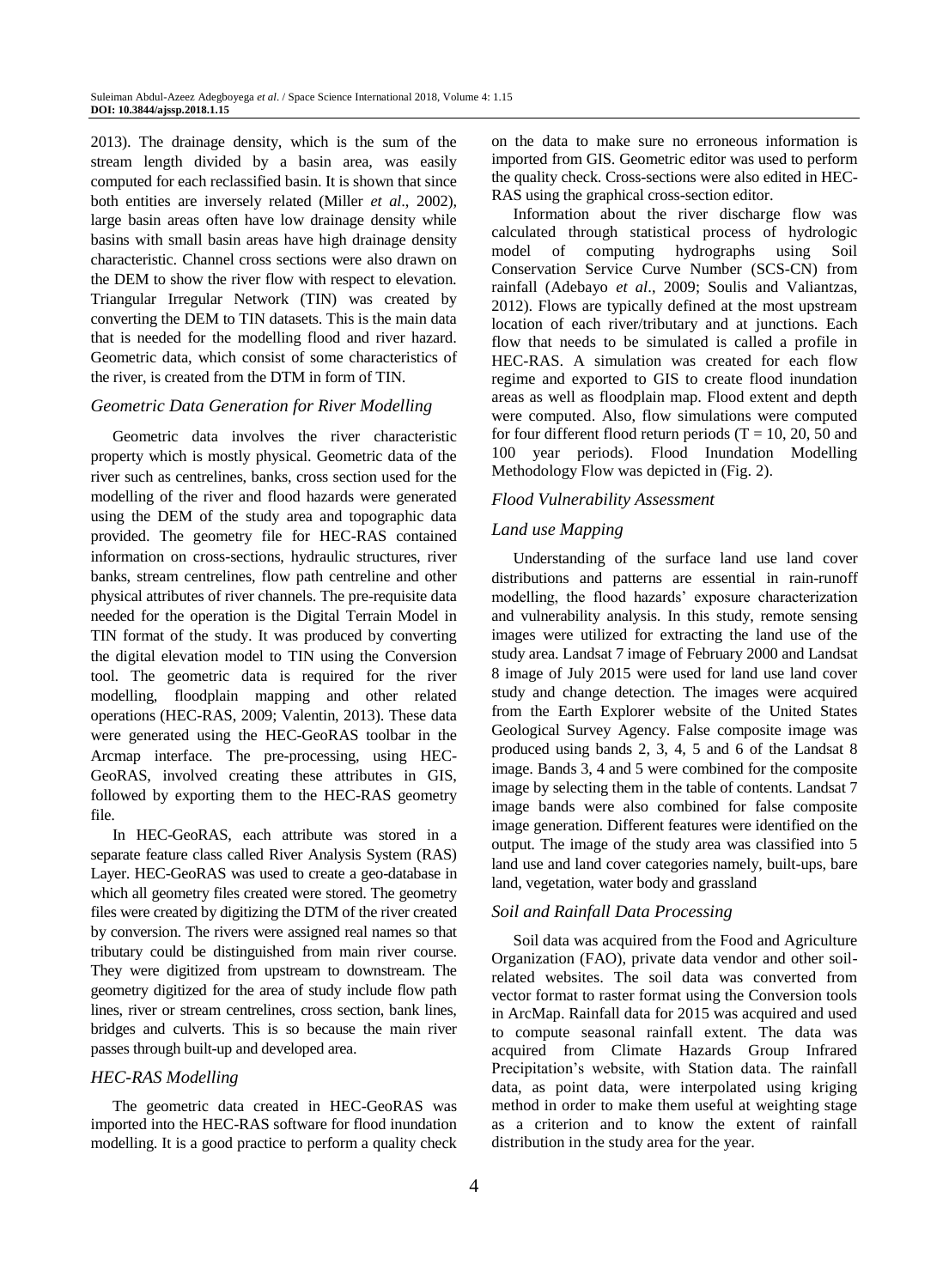

**Fig. 2:** Flood iundation modelling methodology diagram

### *Multi-Criteria Decision Analysis*

Multi-criteria analysis is applied and integrated with the spatial data in order to describe the causative factors of a phenomenon under concern. In this study, the vulnerable areas were first produced by numerically overlaying soil (Soil with small pore spaces will have less infiltration capabilities because water will only stay at the surface, whereas soil with large pore spaces will have good infiltration capability), slope (Slope is one of the obvious indicators for controlling water flow, run-off is generated at areas with steep slopes but water accumulates at flat areas. This makes the flat areas more vulnerable to flood), elevation (High elevated areas are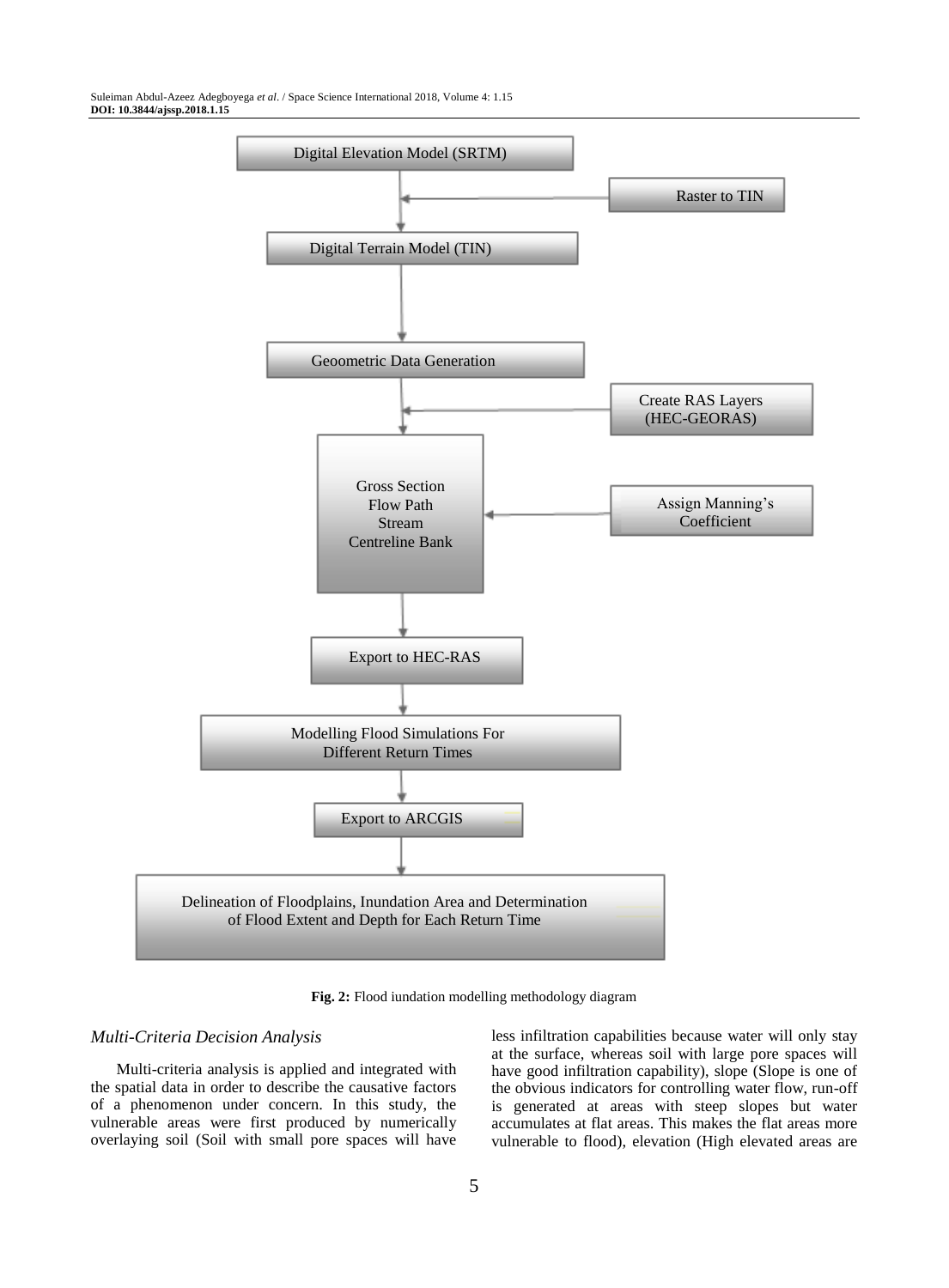less prone to flood due to the fact that water moves from high elevation to low elevation), land use (Land use and land cover of the area was also considered as it is noticed that impervious surfaces are prone to flood due to low infiltration whereas areas with good vegetation cover and good soil are less prone to flood due to good infiltration). Drainage density The Drainage density (Dd) is the sum of the total length of the streams in the area divided by area of drainage basin, expressed in kilometres. These parameters determine the drainage capacity of the basin due to inverse relationship that exists between them. Thus, the lower the drainage basin areas, the higher the drainage density. This means the drainage is bound to have high surface run off. Reverse is the case in the large drainage basin area. Rainfall is also another major factor. High rainfall intensity i.e., rainfall that exceeds 6 h can cause run- off in high land areas. The selection of these criteria was based on the expert's opinion and availability of data (Table 1).

The factor criteria were assigned according to the degree of influence on the causes of flood hazards. Ranking method was used to weigh each of the factors based on reclassification using Reclassify tool. The factors were weighed based on the preference and influence of each factor on the study area. The weight

values were assigned. Weighted overlay of the raster datasets produced from reclassification was produced. The output map is the flood vulnerability map that shows the flood prone areas (Fig. 3). The assigned weighted influences and their ranks were summarized in the Table 1. The degrees of flood hazard categories were described as a function of the size of the flooding, depth and velocity, rate of flood water rise, duration of flooding, size of population at risk, land use and so on (Blunden and Indraratn, 2000). This is in agreement with Cançado *et al*. (2008) who proposed and concluded that two parameters are used to evaluate the flood hazard in the urban populated area. Water depth and velocity of the flood are most contributing characteristics. Occurrences of flood at depth greater than 1.5 m and a velocity of 1.5 m/s indicate high hazard while flood at depth of less than 0.5 m and velocity of less than 0.5 m/s indicate low hazard possibility (Cançado *et al*., 2008). In addition, the result from each model was integrated to the flood vulnerability map. These results, which are in the form of floods characteristic maps (flood extent, flood depth and flood velocity) are used in the hazard assessment. Hazard map was generated by integrating two factors, namely maximum water depth and flow velocity obtained from the modelling.



**Fig. 3:** Land use/Land cover classified Map in January 2000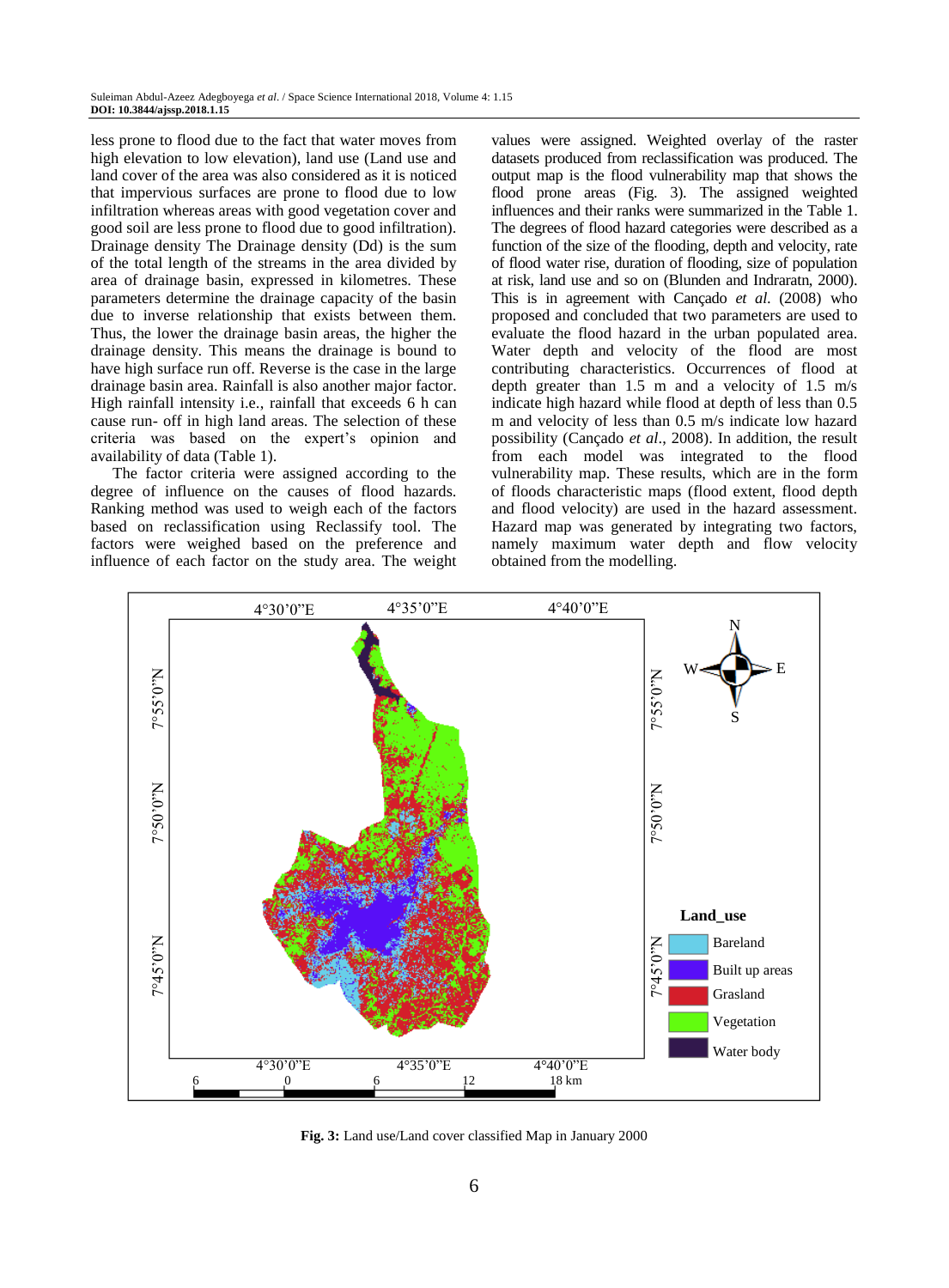| <b>Table 1.</b> Pactor Criteria and weighted influences |                  |                                |
|---------------------------------------------------------|------------------|--------------------------------|
| S/N                                                     | Factors          | Assigned weight influences (%) |
|                                                         | Land use         | 25                             |
|                                                         | Rainfall         |                                |
|                                                         | Soil data        | 10                             |
| 4                                                       | Slope            | 20                             |
|                                                         | Elevation        |                                |
| 6                                                       | Drainage density |                                |
|                                                         | Total            | 100                            |

**Table 1:** Factor criteria and weighted influences

## **Results and Discussion**

## *Land use/Land Cover Change and Post Classification Results*

Table 2, Fig. 3 and 4 showed the predominance of built-up area over other land use/land cover categories by increasing from 24.52 km<sup>2</sup> (11.67%) in 2000 to 78.41 km<sup>2</sup> (37.31%) in 2015 due to increasing demand for housing. The table further showed that vegetation cover reduced from 66.96 to 43.65  $km^2$  while grassland extent reduced from 86.05 km<sup>2</sup> in year 2000 to 47.27 km<sup>2</sup> in year 2015 respectively. This shows that there are significant developments that have occurred between the periods. This also implies there is a continued demand for more development in terms of residential and industrial land use pattern (Aziz *et al*., 2014). The rate of change per annum between the study years as well as rate of increment was computed. Table 1 showed the annual rate of change for each land use class showed that per year, built up increased by 1.71% annually while water body has little increased change (0.06%). Grassland and vegetation cover decreased annually by 1.23 and 0.74% respectively. This study noticed two major processes of land use/land cover change during the field observation namely conversion and modification. Vegetated and grassland areas were increasingly converted to residential and commercial land uses while riparian vegetaion and parts of flood plain were encroached upon for urban development through modification. This observation agrees with Aguda and Adegboyega (2013) who reported that conversion of non-developable areas narrows down the erosion channels and undermines natural flood control capability of the urban environment.

Furthermore, the change matrix between the two years showed that some areas had also undergone conversion (Table 3). It suggests that the land use categories have been modified indiscriminately. New urban developments have been encroaching on the floodplains. This is in contrast with George (2002) who notes that one of the major principles of planning is to resist developments along the floodplains i.e., river channels. The areas can however, be used as recreational parks and un-improved farmlands. This also includes that housing must not be set on wetlands and should be sited about 100 m away from rivers. The change matrix showed that a greater proportion of vegetation, grassland and bare land had been changed to settlement (built ups). According to Table 3, a proportion of about 28.94  $km^2$  of grassland and 17.95  $km^2$ 

of bare land was observed to have changed to built-ups. Some of these land covers are located on the floodplains. This may be a contributing factor to flood cases in the study area. Land use and floods are closely related; therefore, any changes in the land use, such as urbanization across the catchment's area, may trigger a sequence of flood occurrences (Hadjimitsis, 2012). The current and future development in water resources is very sensitive to land use and intensification of human activities. The implication of the decrease in vegetation cover and increase in built-up impervious area was the reduced infiltration due to the structure of the soil and an increased volume of run-off  $(1914594 \text{ m}^3/\text{sec})$ . All these were an indication of increased flood risk in the study area. As shown, the spatial extents of the land cover types and the developed land expansion rates varied significantly over different periods. With a land consumption rate of 0.00066 and due to increased population in the study area (estimated as 315,758), it can be deduced that population growth has really been a driving force to increased built ups in the area. This also affects the modification of land use type into another.

According to Table 4, the error of commission represents the proportion of incorrectly classified pixels marginally in a row to the total classified pixels in a row. It also represents pixel that belong to another class but are labeled as belonging to the class. For each land use class, the error is being computed to know the extent of wrongly classified pixels in the selected reference. The water body pixels result shows that the error of commission is 0%. This means that in a row, the pixels are correctly classified. The error is also known as error of inclusion. Therefore, it can be interpreted that for bare land pixels, about 35.7% were wrongly included in the classification Furthermore, the error of omission determines the percentage of incorrectly classified pixels in a column. The error represents pixels that belong to the truth class but fail to be classified into the proper class. As shown in the result, the pixels belonging to the built up were not excluded in the classification. This means that the reference points (ground truth points) were correctly sampled but were correctly placed in the classification. Also, for other classes, about 45% of the grassland pixels were also excluded. The error is also known as type II error and is synonymous to the producer accuracy. Both errors show the extent of inclusion and exclusion of pixels incorrectly into their individual land use class. Therefore, the errors can be synchronized with both user and producer accuracies to express the extent of reliability and accuracy for the image classification.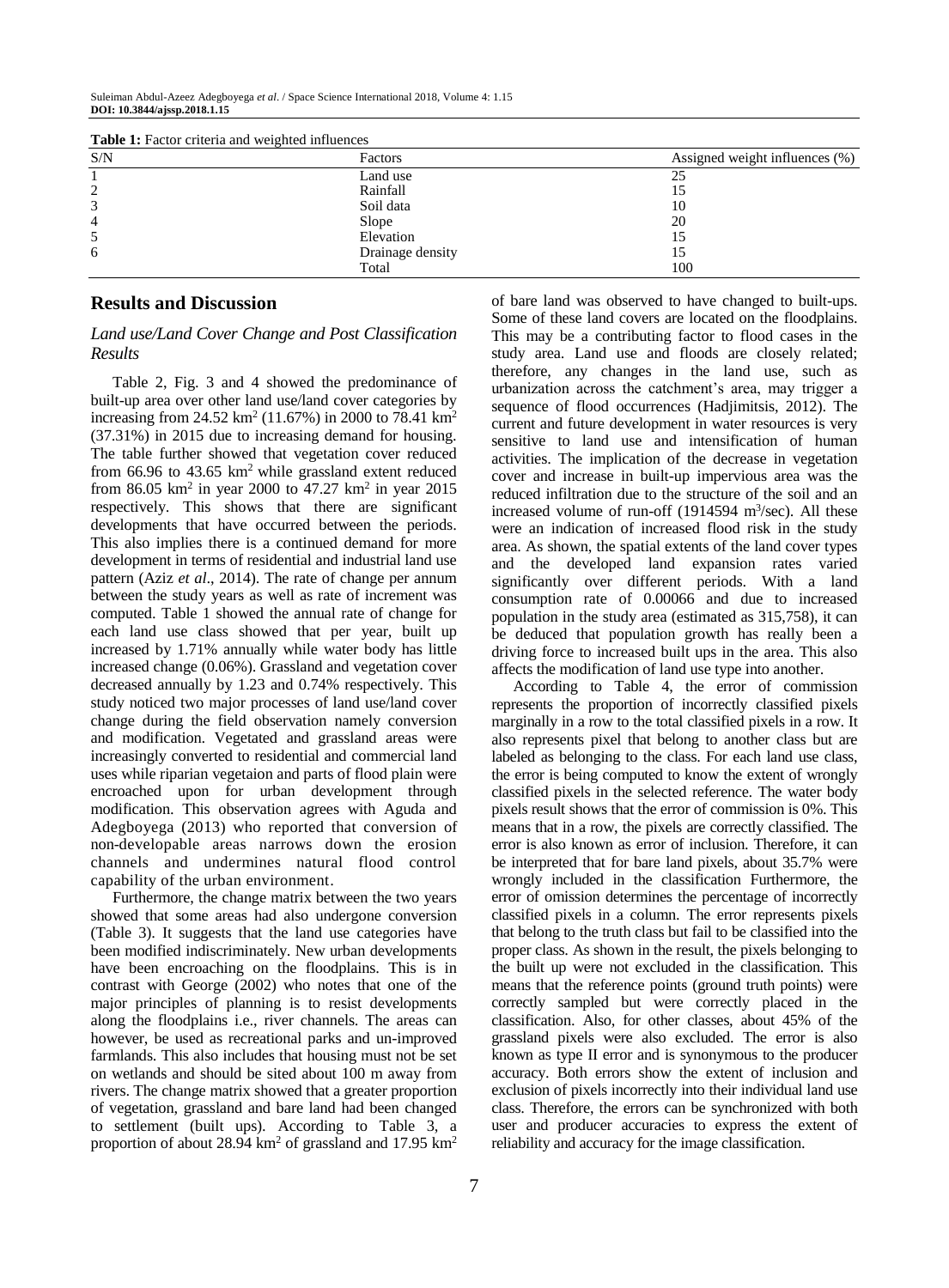

**Fig. 4:** Land use/land cover classified map in July 2015

| <b>Table 2:</b> Land use/land cover change between 2000 and 2015 |             |       |             |       |                              |          |                          |         |
|------------------------------------------------------------------|-------------|-------|-------------|-------|------------------------------|----------|--------------------------|---------|
|                                                                  | LULC (2000) |       | LULC (2015) |       | Change between 2000 and 2015 |          | Annual average of change |         |
| Land use class                                                   | $KM^2$      | $\%$  | $KM^2$      | $\%$  | $KM^2$                       | $\%$     | $KM^2$                   | %       |
| Water body                                                       | 3.55        | 1.69  | 9.77        | 4.67  | 6.22                         | 2.98     | 0.41                     | 0.19    |
| Built up                                                         | 24.52       | 11.67 | 78.41       | 37.31 | 53.89                        | 25.64    | 3.59                     | 1.71    |
| Grassland                                                        | 86.05       | 40.95 | 47.27       | 22.49 | $-38.78$                     | $-18.46$ | $-2.58$                  | $-1.23$ |
| Vegetation                                                       | 66.96       | 31.86 | 43.65       | 20.77 | $-23.31$                     | $-11.09$ | $-1.55$                  | $-0.74$ |
| Bare land                                                        | 29.07       | 13.83 | 31.05       | 14.78 | 1.98                         | 0.95     | 0.132                    | 0.06    |

# **Table 3:** Change matrix between 2000 and 2015

| Land use class | Water_Body<br>$KM^2$ | Built_Up<br>(KM <sup>2</sup> ) | Vegetation<br>(KM <sup>2</sup> ) | Bare Land<br>(KM <sup>2</sup> ) | Grassland<br>(KM <sup>2</sup> ) |
|----------------|----------------------|--------------------------------|----------------------------------|---------------------------------|---------------------------------|
| Water body     | 3.45                 | 0.04                           | 0.0081                           | 0.028                           | 0.028                           |
| Built up       | 0.43                 | 23.17                          | 0.0099                           | 0.630                           | 0.270                           |
| Grassland      | 3.23                 | 28.94                          | 6.1700                           | 17.880                          | 29.820                          |
| Vegetation     | 2.33                 | 8.31                           | 37.3300                          | 4.820                           | 14.170                          |
| Bare land      | 0.32                 | 17.95                          | 0.12100                          | 7.690                           | 2.980                           |

# **Table 4:** Accuracy assessment of image classification

| Classes           | User accuracy $(\%)$ | Producer accuracy (%) |  |  |
|-------------------|----------------------|-----------------------|--|--|
| Water body        | 100                  | 90                    |  |  |
| Built up          | 90.9                 | 100                   |  |  |
| Vegetation        | 100                  | 90                    |  |  |
| Bare land         | 64.3                 | 90                    |  |  |
| Grassland         | 78.6                 | 55                    |  |  |
| Overall accuracy  | 85%                  |                       |  |  |
| Kappa coefficient | 81%                  |                       |  |  |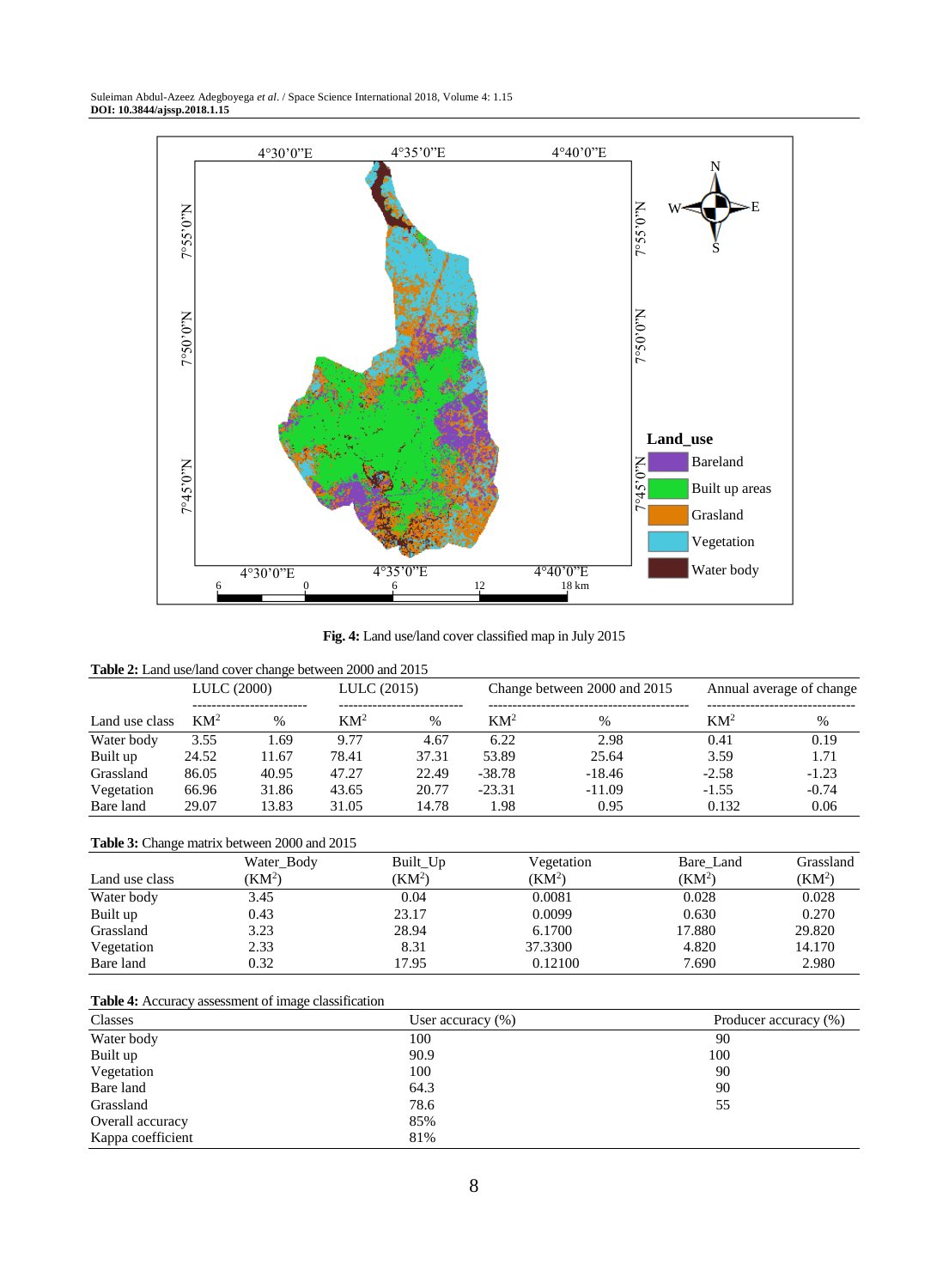## *Rainfall Data Analysis*

Total annual rainfall was used as the value interpolation point with cell size resolution set at 22 m. Figure 5 revealed that the rainfall values ranged between 1260 and 1420 mm of rainfall. With a mean annual rainfall ranging between 1250 and 1300 mm, it was observed that most places on the river plain or flood plain experienced high and low rainfall events. This implies that the areas have varying rainfall events. It was noticed that areas on high elevation such as Igbona, Ayetoro and Ota-Efun were found in the regions of low precipitation regime of about 1350 mm of rainfall while areas such as Rasco, Alekuwodo and Oke-fia recorded high values of rainfall of 1200 mm. It was also observed that varying degrees of slope and elevation precipitated accelerated runoff around river plain/floodplain. This might increase the chance of ccurrence of floods along the floodplain during the peaks of rainy season.

#### *Hydrology and Flood Inundation Results*

Delineation of the drainage pattern, basin, slope, flow accumulation and direction, generation of contour and stream order are the resulting outputs from the hydrologic processing. It was revealed that drainage density and basin area were inversely related. Figure 6 showed that most popular places such as Alekuwodo, Oke-fia, Onward Area, Dada Estate, Fagbewesa, Ogo-Oluwa, Ajegunle, just to name a few, were found in the high drainage density zone whereas areas such as Igbona, Ota-Efun and Biket areas were located in medium to low drainage density zones.

Slope is a measure of steepness or degree of inclination of a feature relative to the horizontal plane. They are expressed as degree, percentages or ratio (Geokov, 2014). The slope computed is measured in degrees. The result also showed that steepness ranged from 4° to 9° while gentle slope of the terrain ranged from 0° to 4°. It was observed that areas such as Alekuwodo, Gbomi, Old Garage/Rasco area and Oke-fia were located on gentle slope while Fagbewesa, Orita-Sabo, Egbatedo and Gbemu areas were situated on a moderate slope. In addition, it was noticed that Ayetoro, Igbona, Ota-Efun, Biket and Agunbelewo were areas located on steep to very steep slope range (Fig. 7). It may be recalled that runoff water flows faster in steep slope than gentle slope (Streefland, 2013). Hence, areas around the gentle slope may be prone to flood occurence. Therefore, high river density coupled relatively gentle or flat areas and low elevations are an important part of watershed characteristics affecting aspects of run-off. A watershed is like a basin-like landform defined by highpoints and ridgelines that descend into lower elevation and stream valleys. It is an area of land that contains a common set of streams and rivers that drain into a larger body of water (Palaka and Sankar, 2016). In relation to slope and elevation of the area, the factors increase flood tendency in the area since the watershed characteristics favours its occurrence (Aderogba, 2012).



**Fig. 5:** Rainfall distribution in the study area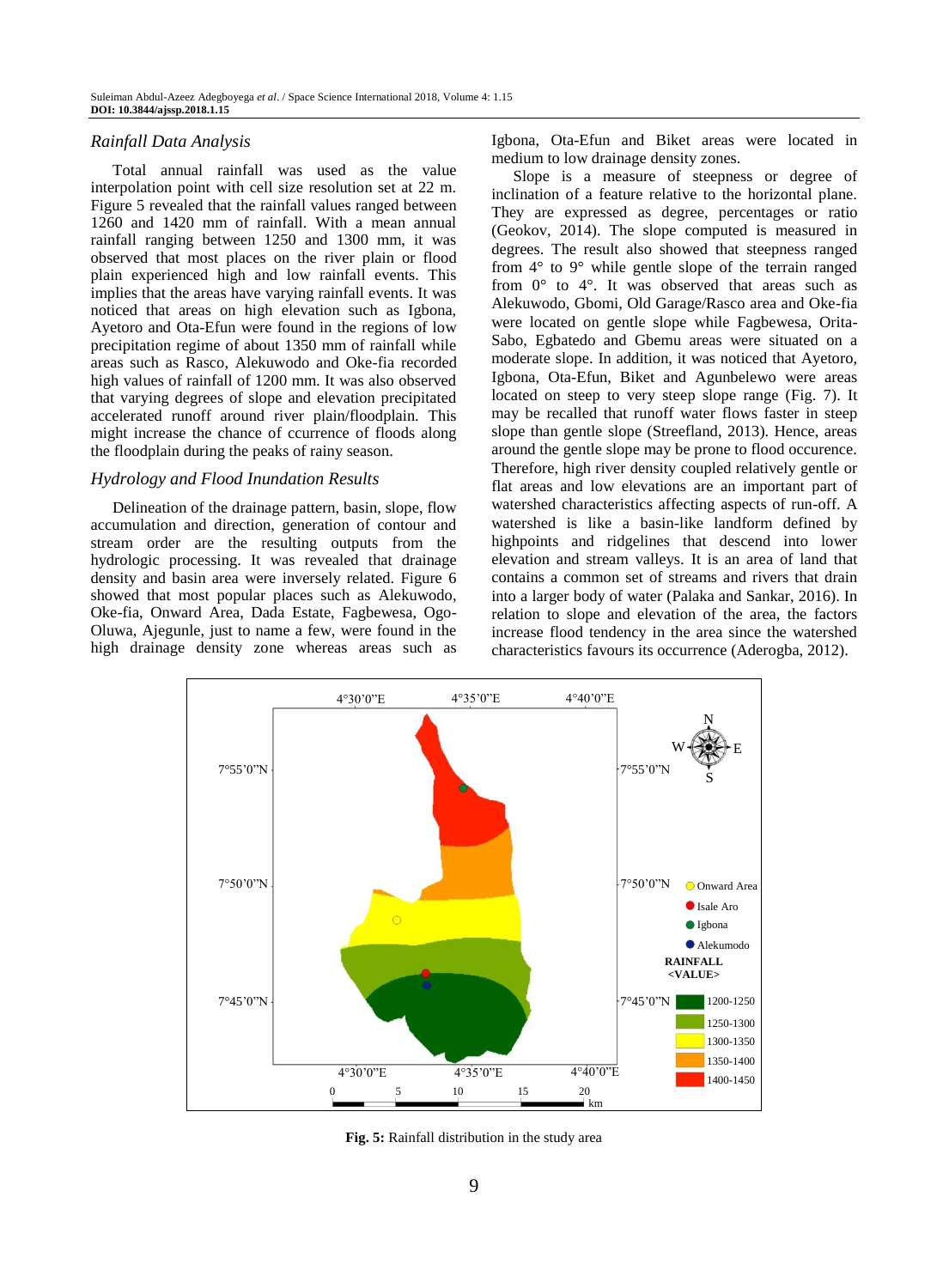

**Fig. 6:** Drainage density of basins in the study area



**Fig. 7:** Rainfall and slope map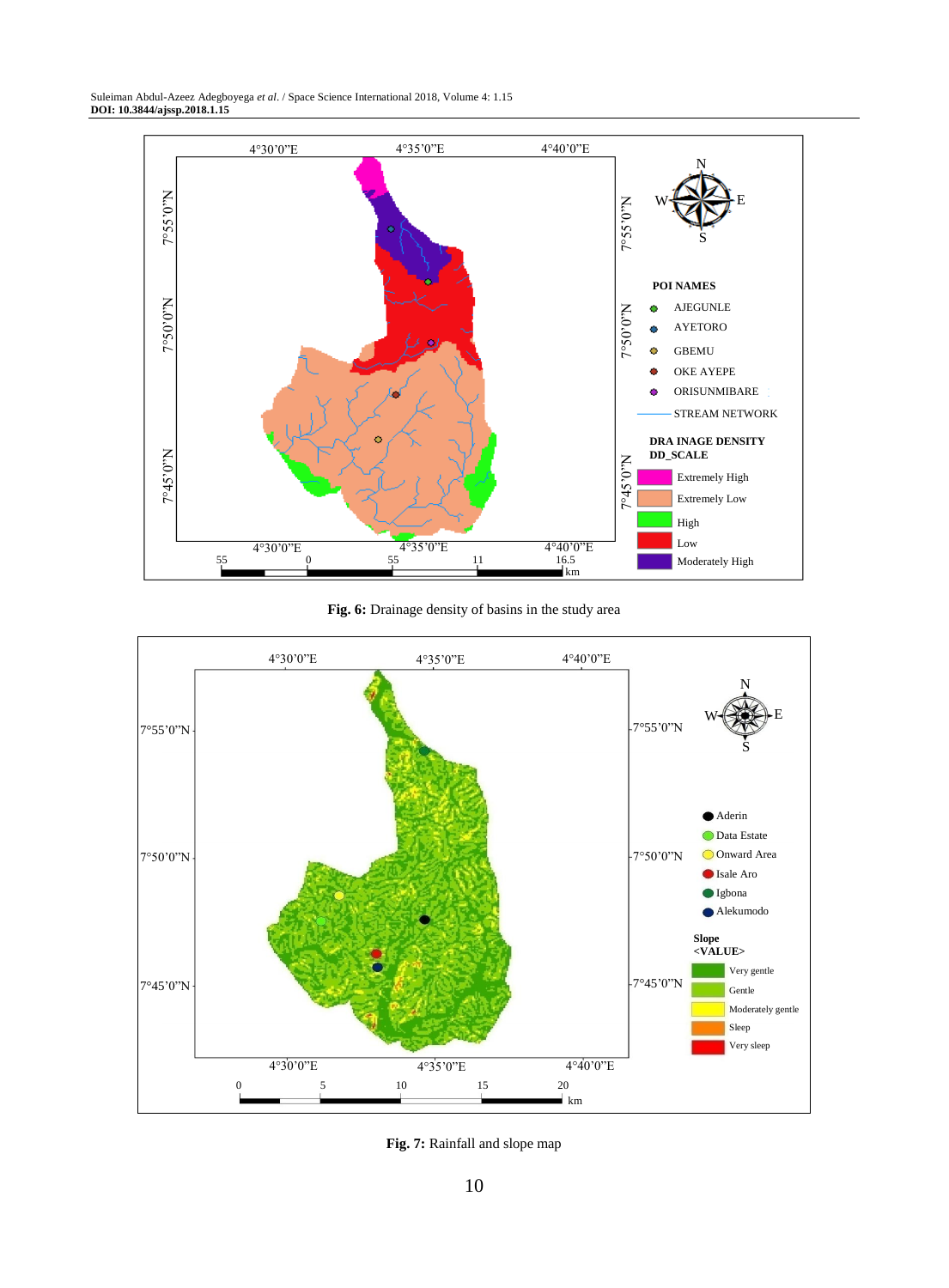Total velocity at probability of 0.1% which was a 10 year flood return period as illustrated in Table 4a, 4b and Fig. 8 was at 0.87 m/s. Total peak discharge flow for this return period at channel level was at 198 m<sup>3</sup>/s. For 20year return period, total velocity was 1.07m/s while peak discharge flow was  $356 \text{ m}^3/\text{s}$ . Also, the peak river discharge for the 100-year profile period was highest at 1373 m<sup>3</sup> /s. Considering the size of the analyzed basin  $(207.41k \text{ m}^2)$ , discharge of more than 500 m<sup>3</sup>/s was considered to be very high for the 100-year profile period. The classification of flood depth areas indicated that 42% of the total flooded areas had water depth greater than 5 m. This illustrates that the total area under the water depth of more than 5 m increases considerably with the increase in the intensity of flooding. The delineated floodplain constituted up to 5% of the study area. Mostly, prone areas were vegetation sites and built ups. The basin slope ranged from 0.9° to 3.6°, revealing how gentle or flat the area was. The water depth and mean velocity were calculated for a given cross section using the energy conservation equation. HEC-RAS also calculated the water levels' variation along the channel and the water level values were overlaid on a Digital Elevation Model (DEM) of the area to get the extent and flood depth using GIS.

A brief comparison between Table 3a and 3b showed that conveyance level of water was high at right channel overbank. When considering upstream level, the velocity of water increased twice the value at 10 year return period. Also, the maximum channel depth for the 100-year period was about 10.86 m. This is in agreement with Aderogba (2012), in a similar research, reported a flood depth of 9.73

m. This implies that an increment in return periods affect flood depths which accounts for more damages.

#### *Flood Vulnerability Map*

Figure 9 showed that largest places in extent of vulnerability were moderately and highly vulnerable to flood areas. Most places such as built ups, bare land and grassland close to drainage system in the study area were extremely vulnerable. This can be used as an add-up estimate of the number of people affected and property worth that was damaged (Orimoogunje *et al*., 2016) and flood extent. Specifically, approximately  $4 \text{ km}^2$  of the total area under study was less vulnerable zone while about 100 km<sup>2</sup> were highly vulnerable to flooding. Places such as Alekuwodo, Rasco, Oke-fia and Dada Estate areas were found to be in the highly vulnerable category while Igbona area was least vulnerable to flood. The results of the study have been validated by the occurence of devastating floods precipitated by torrential rain of 12th and 13th September, 2016, which affected areas like Rasco, Oke-Onitea, Fiwasaye, Gbomi, Iludun and Testing Ground (Nigerian Tribune, 2016). Meanwhile, the Nigeria Meteorological Agency (NIMET) has identified Osun State as one of the flood-prone areas. The NHSA (2016) has also predicted flash flood and overflow of the nation's rivers in Ogun-Osun, CrossRiver, Anambra-Imo, Sokoto-Rima, Niger and Benue. Despite usual preemtive measures (in form of dredging of waterways and channels in Osogbo) taken by the Osun State in particular, the flash flood recorded in Osogbo culminated in loss of properties worth several millions of Nigeria Naira.



**Fig. 8:** Water surface profile for both return periods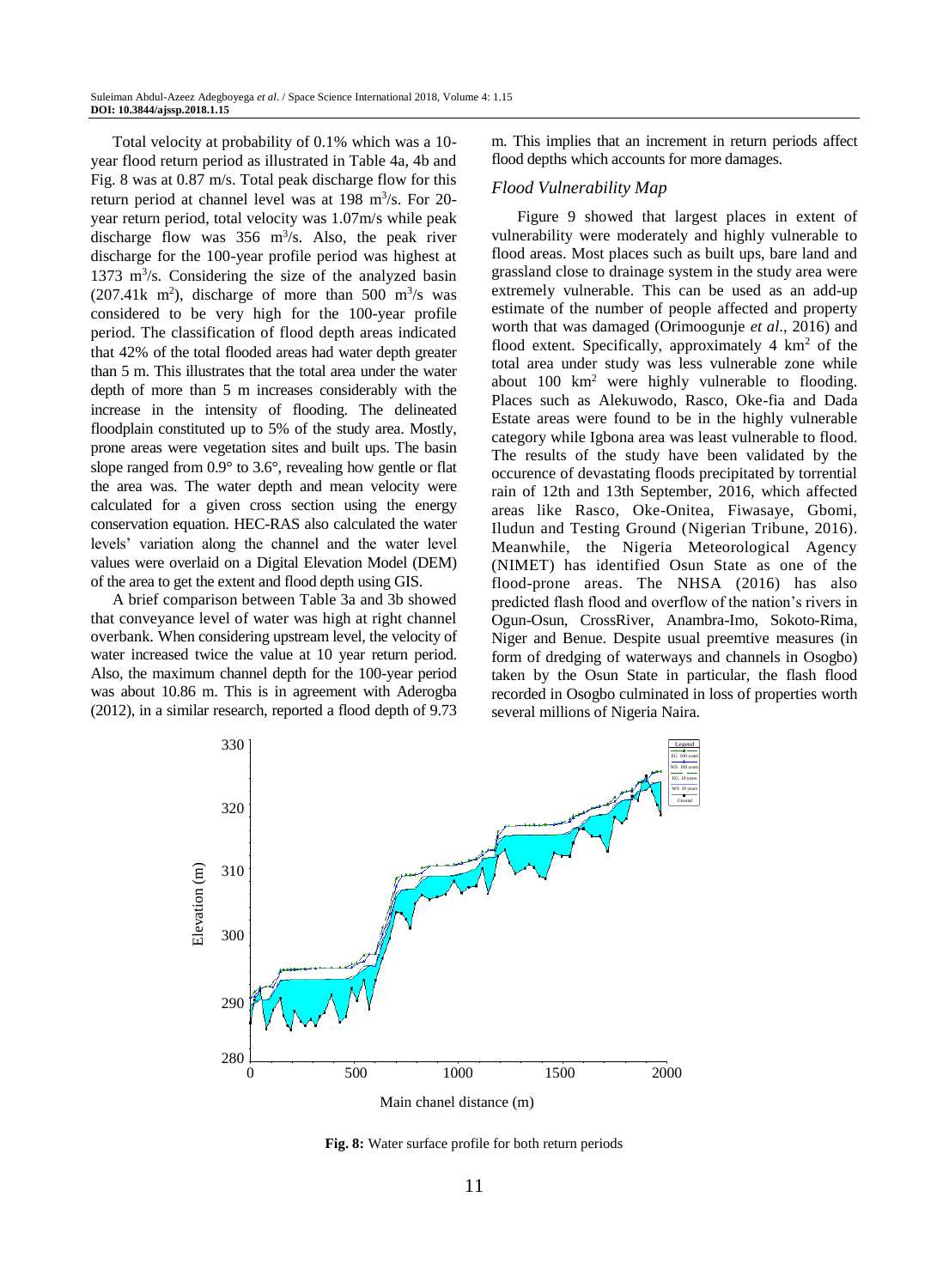

**Fig. 9:** Flood vulnerability map

**Table 4a:** Cross section table output for 10 and 100 years profile

| E.G. Elev. $\{m\}$      | 323.46        | Element                     | Left OB   | Channel  | Right OB   |
|-------------------------|---------------|-----------------------------|-----------|----------|------------|
| Vel head $\{m\}$        | 0.000000      | Wt n.Val                    | 0.050     | 0.035    | 0.050      |
| W.S. Elev. $\{m\}$      | 323.460000    | Reach Len {m}               | 186.380   | 184.32   | 171.040    |
| Crit W.S. $\{m\}$       |               | Flow Area $\{m^2\}$         | 268.890   | 1102.78  | 3566.500   |
| E.G. Slope ${m/m}$      | 0.000012      | Area $\{m^2\}$              | 268.890   | 1102.78  | 3566.500   |
| O Total $\{m^3/s\}$     | 880.000000    | Flow $\{m^3/s\}$            | 17.410    | 201.94   | 660.640    |
| Top Width $\{m\}$       | 1523.350000   | Top Width $\{m\}$           | 292.480   | 430.53   | 800.330    |
| Vel total $\{m/s\}$     | 0.180000      | Avg Vel $\{m/s\}$           | 0.060     | 0.18     | 0.190      |
| Max Chl Dpth $\{m\}$    | 9.210000      | Hydr. depth $\{m\}$         | 0.920     | 2.56     | 4.460      |
| Conv. Total $\{m^3/s\}$ | 256948.500000 | Conv. $\{m^3/s\}$           | 5084.300  | 58965.10 | 192899.200 |
| Length Wtd $\{m\}$      | 175.800000    | Welted Per. ${m}$           | 292.510   | 430.75   | 801.960    |
| Min Ch El $\{m\}$       | 318.290000    | Shear $\{N/m^2\}$           | 0.110     | 0.29     | 0.510      |
| Alpha                   | 1.060000      | Stream power $\{N/m\$       | 89597.230 | 0.00     | 0.000      |
| Froln loss $\{m\}$      | 0.010000      | Cum volume $\{1000m^3\}$    | 7311.330  | 14584.25 | 7703.390   |
| C and E loss $\{m\}$    | 0.000000      | Cum SA $(1000 \text{ m}^2)$ | 3139.000  | 6239.15  | 3172.700   |

| Table 4b: Cross section table output for 10 and 100 years profile |  |  |  |  |  |  |  |  |  |
|-------------------------------------------------------------------|--|--|--|--|--|--|--|--|--|
|-------------------------------------------------------------------|--|--|--|--|--|--|--|--|--|

| E.G. Elev. $\{m\}$      | 325.12        | Element                     | Left OB   | Channel    | Right OB   |
|-------------------------|---------------|-----------------------------|-----------|------------|------------|
| Vel Head $\{m\}$        | 0.0100000     | Wt n.Val                    | 0.050     | 0.035      | 0.050      |
| W.S. Elev. $\{m\}$      | 325.1100000   | Reach Len $\{m\}$           | 186.380   | 184.320    | 171.040    |
| Crit W.S. $\{m\}$       |               | Flow Area $\{m^2\}$         | 847.220   | 1813.240   | 4887.210   |
| E.G. Slope ${m/m}$      | 0.000031      | Area $\{m^2\}$              | 847.220   | 1813.240   | 4887.210   |
| Q Total $\{m^3/s\}$     | 2709.820000   | Flow $\{m^3/s\}$            | 151.730   | 749.920    | 1808.170   |
| Top Width $\{m\}$       | 1644.490000   | Top Width $\{m\}$           | 413.630   | 430.530    | 800.330    |
| Vel total $\{m/s\}$     | 0.360000      | Avg Vel $\{m/s\}$           | 0.180     | 0.410      | 0.370      |
| Max Chl Dpth $\{m\}$    | 10.860000     | Hydr. Depth $\{m\}$         | 2.050     | 4.210      | 6.110      |
| Conv. total $\{m^3/s\}$ | 488052.700000 | Conv. $\{m^3/s\}$           | 27326.500 | 135064.600 | 325661.500 |
| Length Wtd $\{m\}$      | 176.720000    | Welted Per. $\{m\}$         | 413.670   | 430.750    | 803.610    |
| Min Ch El $\{m\}$       | 318.290000    | Shear $\{N/m^2\}$           | 0.620     | 1.270      | 1.840      |
| Alpha                   | 1.090000      | Stream Power $\{N/m\$       | 89597.230 | 0.000      | 0.000      |
| Froln loss $\{m\}$      | 0.010000      | Cum Volume $\{1000m^3\}$    | 12768.600 | 25136.790  | 13698.080  |
| C and E loss $\{m\}$    | 0.000000      | Cum SA $(1000 \text{ m}^2)$ | 4047.300  | 7595.090   | 4522.270   |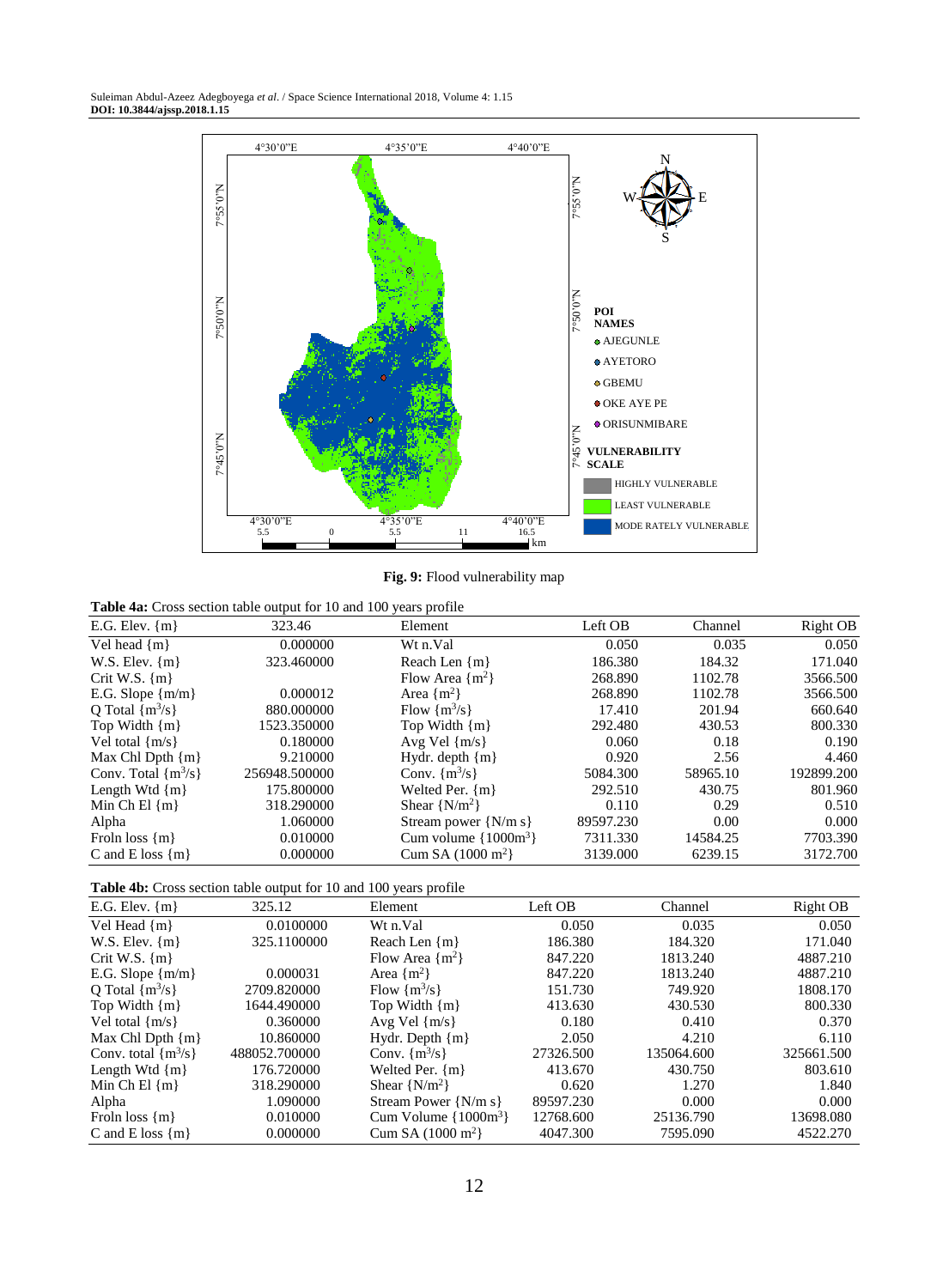# **Conclusion**

A hydraulic model, like any other model, is intended to be a realistic representation of the physical processes over time in a river channel or flood plain and gives decision makers indication of the outcome for different options. The hydraulic model usually has the capacity to analyze, to predict and to solve environmental problems without taking into consideration the geographical prospective. Under these circumstances, GIS becomes a valuable tool and it notes that there are strong grounds for believing that GIS has an important function to play because natural hazards are multi-dimensional phenomena which has a spatial component.

This study has clearly shown that integration of GIS techniques and application of HEC-RAS are very effective in flood inundation and vulnerability modelling. The integration of remote sensing and Hydro-Dynamic model (HEC-RAS) has successfully simulated flood hazard modeling. The river channel spread over parts of the floodplain was successfully modelled through HEC-RAS. The software models the floodplain in one dimension. The selected river channel passes through the main town of Osogbo. This integrated approach will further improve understanding of the flood characteristics in the study area and extension guide in the flood risk analysis in other river basins in the country. By using capabilities of the HEC-RAS, several river cross sections have been identified which cannot contain discharge that is likely to come for return period of 10, 20, 50 and 100 years. One of the most important results of HEC-RAS simulation is preparing different water surface profiles of different T-year floods. These tools could reasonably separate high hazard from low-hazard areas in the floodplain to minimize future flood losses. Flood risk mapping is a vital component for appropriate land use planning in flood-prone areas. It creates easily read, rapidly accessible charts and maps that can facilitate administrators and planners to identify areas at risk and prioritize their mitigation and response efforts. It is also demonstrated that most of the low lying area is submerged at different peak discharges. Structural remedial measures are suggested in order to prevent flood effect in low lying areas up to some extent. The poor drainage condition in the lower river basin which houses the river and its banks particularly in the high to very high flood hazard risk zone have to be improved. In view of this, land use has to be changed and be properly managed in order to minimize the flood hazard during the main rainy season.

## **Acknowledgements**

Special thanks to Dr. Suleiman Abdul-Azeez Adegboyega who was **r**esponsible for the conception and designing of the article. Also, Miss Oluchi Christiana Onuoha is appreciated for undertaking data acquisition, carrying out data analysis and interpretation of data to accomplish the set objective of the study. Dr. Komolafe Akinola Adesuji is being acknowledged for his immense contribution by way of coordinating the analysis and interpretation of data utilized for the study. Dr. Ayo Emmanuel Olajuyigbe is also recognized for his scholarly **r**eview of the article. Deep appriciation goes to Dr. Adebola Abiodun Olufemi for **c**arrying out Image processing and information extraction as well as interpretation of data. Dr. Matthew Olomolatan Ibitoye is profoundly appreciated for effective coordination of GIS Applications and provision of guidance in the acquisition of data.

# **Author's Contributions**

**Suleiman Abdul-Azeez Adegboyega:** Responsible for the conception and designing of the article.

**Oluchi Christiana Onuoha:** Carried out acquisition of data, Analysis and interpretation of data.

**Komolafe Akinola Adesuji:** Coordinated the analysis and interpretation of data.

**Ayo Emmanuel Olajuyigbe:** Reviewing of the article.

**Adebola Abiodun Olufemi:** Carried out Image processing and information extraction as well as interpretation of data.

**Matthew Olomolatan Ibitoye:** Coordinated GIS Applications and provided guidance in the acquisition of data.

## **Ethics**

The research has been conducted in an ethical and responsible manner and in strict compliance with all relevant legislation. The article submitted for publication is original, is not plagiarised has not been published elsewhere. We, authors of the article, shall be collectively responsible for the submitted and published work.

# **References**

- Adebayo, W.S., O.B. Solomon, M.A. Ayanniyi and F.O. Sikiru, 2009. Evaluation of synthetic unit hydrograph methods for the development of design storm hydrographs for Rivers in South-West Nigeria. J. Am. Sci., 5: 23-32.
- Aderogba, K.A., 2012. Qualitative studies of recent floods and sustainable growth and development of cities and towns in Nigeria. Int. J. Basic Applied Sci., 1: 200-216.
- Adegoke, C.W. and A.O. Sojobi, 2015. Climate change impact on infrastructure in Osogbo metropolis, South-West Nigeria. J. Emerg. Trends Eng. Applied Sci., 6: 156-165.
- Aguda, A.S. and S.A. Adegboyega, 2013. Evaluation of spatio-temporal dynamics of urban sprawl in Osogbo, Nigeria using satellite Imagery and GIS techniques*.* Int. J. Multidisciplinary Current Res.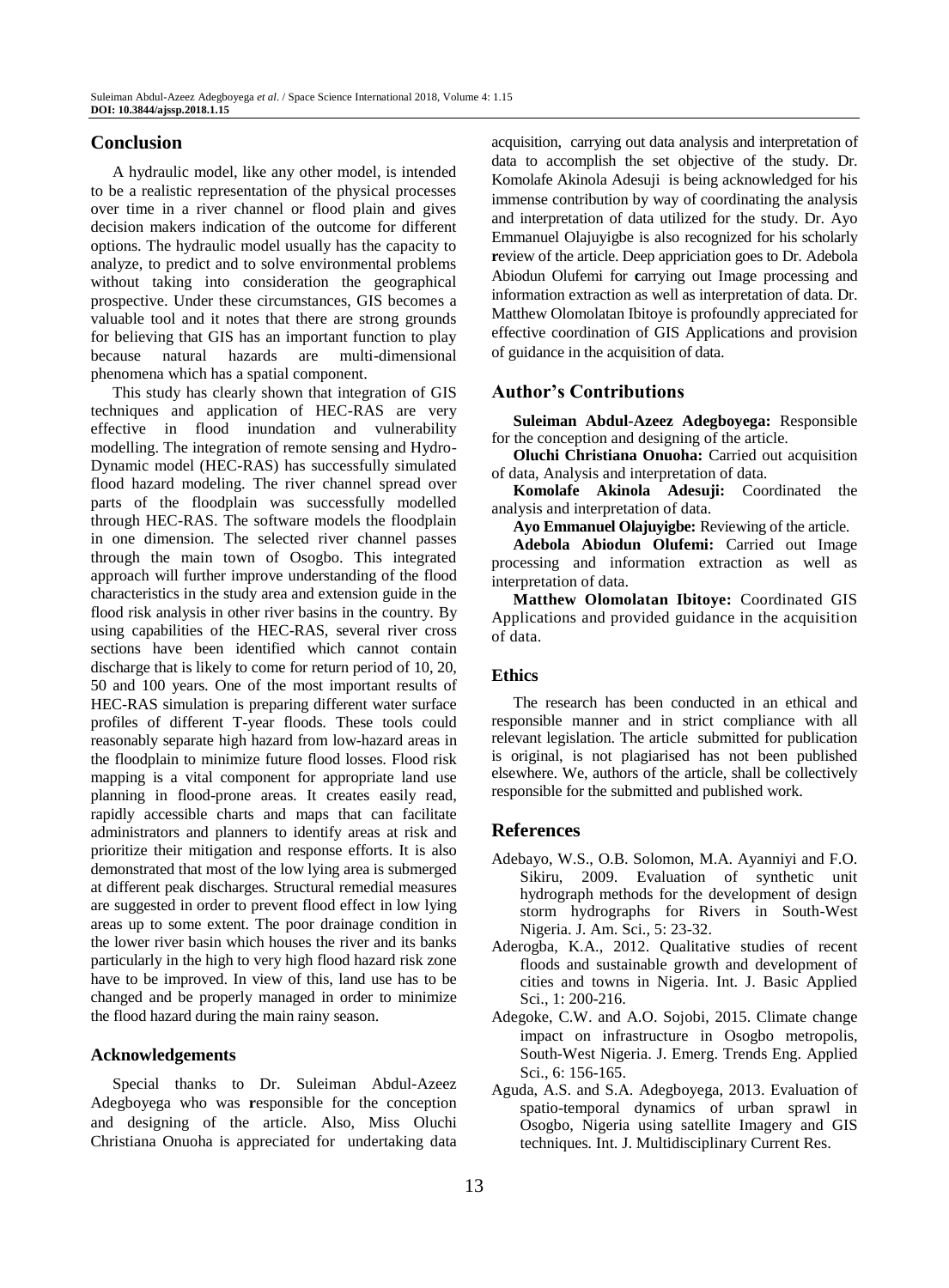- Aziz, K., A. Rahman, G. Fang and S. Shrestha, 2014. Application of artificial neural networks in regional flood frequency analysis: A case study for Australia. Stoch. Env. Res. Risk Assessment, 28: 541-554.
- Blunden**,** B.G. and B. Indraratna, 2000. Evaluation of surface and groundwater management strategies for drained sulfidic soil using numerical simulation models. Australian J. Soil Res., 38: 569-590.
- Cançado, V., L. Brasil, N. Nascimento and A. Guerra, 2008. Flood risk assessment in an urban area: Measuring hazard and vulnerability. Proceedings of the 11th International Conference on Urban Drainage, (CUD' 08), Edinburgh, Scotland.
- Chen, J., A.A. Hill and L.D. Urbano, 2009, A GIS-based model for urban flood inundation. J. Hydrolo., 373: 184-192.
- Chia, C.T., M. Yasuhiro and I. Hiroaki, 2015. Simulation of modeling approach for flood condition and proposed flood protection at midstream of Chao Phraya river Basin, Thailand. Am. J. Environ. Protect., 3: 84-94. DOI: 10.12691/env-3-3-4
- Chormanski, J., T. Okruszko, S. Ignar, O. Batelaan and K.T. Rebel *et al*., 2011. Flood mapping with remote sensing and hydrochemistry: A new method to distinguish the origin of flood water during floods. Ecol. Eng., 37: 1334-1349.
- Dewan, A.M., 2013. Floods in a Megacity: Geospatial Techniques in Assessing Hazards, Risk and Vulnerability. 1st Edn., Springer Science and Business Media, Springer Geography, ISBN-10: 9400758758, pp: 199.
- Dutta, D., W. Wright, K. Nakayama and Y. Sugawara, 2013. Design of synthetic impact response functions for flood vulnerability assessment under climate change conditions: Case studies in two selected coastal zones in Australia and Japan. Natural Hazards Rev., 14: 52-65.
- Geokov, 2014. Slope calculation from contour lines in a topographic Map. Geokov Education. geokov.com › Education
- George, C.K., 2002. Basic Principles and Methods of Urban and Regional Planning. 2nd Edn., Libro-Gem Books, Lagos, ISBN-10: 978052715X, pp: 162.
- Hadjimitsis, D.J., 2012. Determination of urban growth in catchment areas in Cyprus using multi-temporal remotely sensed data: Risk assessment study. J. Natural Hazards Earth Syst. Sci. DOI: 10.5194/nhess-10-2235-2010
- HEC-RAS, 2009. River analysis system–user's manual (version 4.2.2), US army corps of engineers. Hydrol. Eng. Center, Davis, Maio.
- Herath, S. and Y. Wang, 2009. Incorporating wind damage in potential flood loss estimation. Global Environ. Res.
- Herath, S., N. Hirose and S. Matsuda, 1992. A process model for basin hydrological modelling and its application. Proceedings Japan Annual Conference of Society of Water Resources and Hydrology, (WRH' 92), pp: 146-149.
- Hoeppe, P., 2016. Trends in weather related disasters consequences for insurers and society. Weather Clim. Extremes, 11: 70-79. DOI: 10.1016/j.wace.2015.10.002
- Horritt, M.S. and P.D. Bates, 2002. Evaluation of 1D and 2D numerical models for predicting river flood inundation. J. Hydrol., 268: 87-99.
- James, L. and B. Hall, 1986. Risk information for floodplain management. J. Water Resources Plann. Manage., 112: 485-499.
- Jonkman, S.N., M. Bočkarjova, M. Kok and P. Bernardini, 2008. Integrated hydrodynamic and economic modelling of flood damage in the Netherlands. Ecol. Econom., 66: 77-90.
- Komolafe, A.A., S.A.A. Adegboyega and F.O. Akinluyi, 2015a. A review of flood risk analysis in Nigeria. Am. J. Environ. Sci., 11: 157-166.
- Komolafe, A.A., H. Srikantha and R. Avtar, 2015b. Sensitivity of flood damage estimation to spatial resolution. J. Flood Risk Manage. DOI: 10.1111/jfr3.12224
- Komolafe, A.A., H. Srikantha and R. Avtar, 2017. Methodology to assess potential flood damages in urban areas under the influence of climate change. Natural Hazards Rev.
- Marfai, M.A., 2003. GIS Modelling of River and Tidal Flood Hazards in a Waterfront City: Case Study, Semarang City, Central Java, Indonesia. 1st Edn., ITC, Enschede, pp: 111.
- Miller, S.N., W.G. Kepner, M.H. Mehaffey, M. Hernandez and R.C. Miller *et al*., 2002. Integrating landscape assessment and hydrologic modeling for land cover change analysis. J. Am. Water Res. Assoc., 38: 915-929.
- Mohammadi, S.A., M. Nazariha and N. Mehrdadi, 2014. Flood damage estimate (Quantity), using HEC-FDA model. Case Study: Neka River: Proc. Eng., 70: 1173-1182. DOI: 10.1016/j.proeng.2014.02.130
- Muis, S., B. Güneralp, B. Jongman, J.C. Aerts and P.J. Ward, 2015. Flood risk and adaptation strategies under climate change and urban expansion: A probabilistic analysis using global data. Sci. Total Environ., 538: 445-457.
- NHSA, 2016. Flash flood predictions for river basins in Nigeria. Nigeria Hydological Services Agency. [\(http://www.channelstv.com/2016/07/25/agencypred](http://www.channelstv.com/2016/07/25/agencypredictsfloodinglagoskadunayolafivecities/) [ictsfloodinglagoskadunayolafivecities/\)](http://www.channelstv.com/2016/07/25/agencypredictsfloodinglagoskadunayolafivecities/)
- Nigerian Tribune, 2016. Osogbo flood: Tears, pain that won't go away. National daily newspaper published September 20, 2016. www.tribuneonlineng.com > The South West